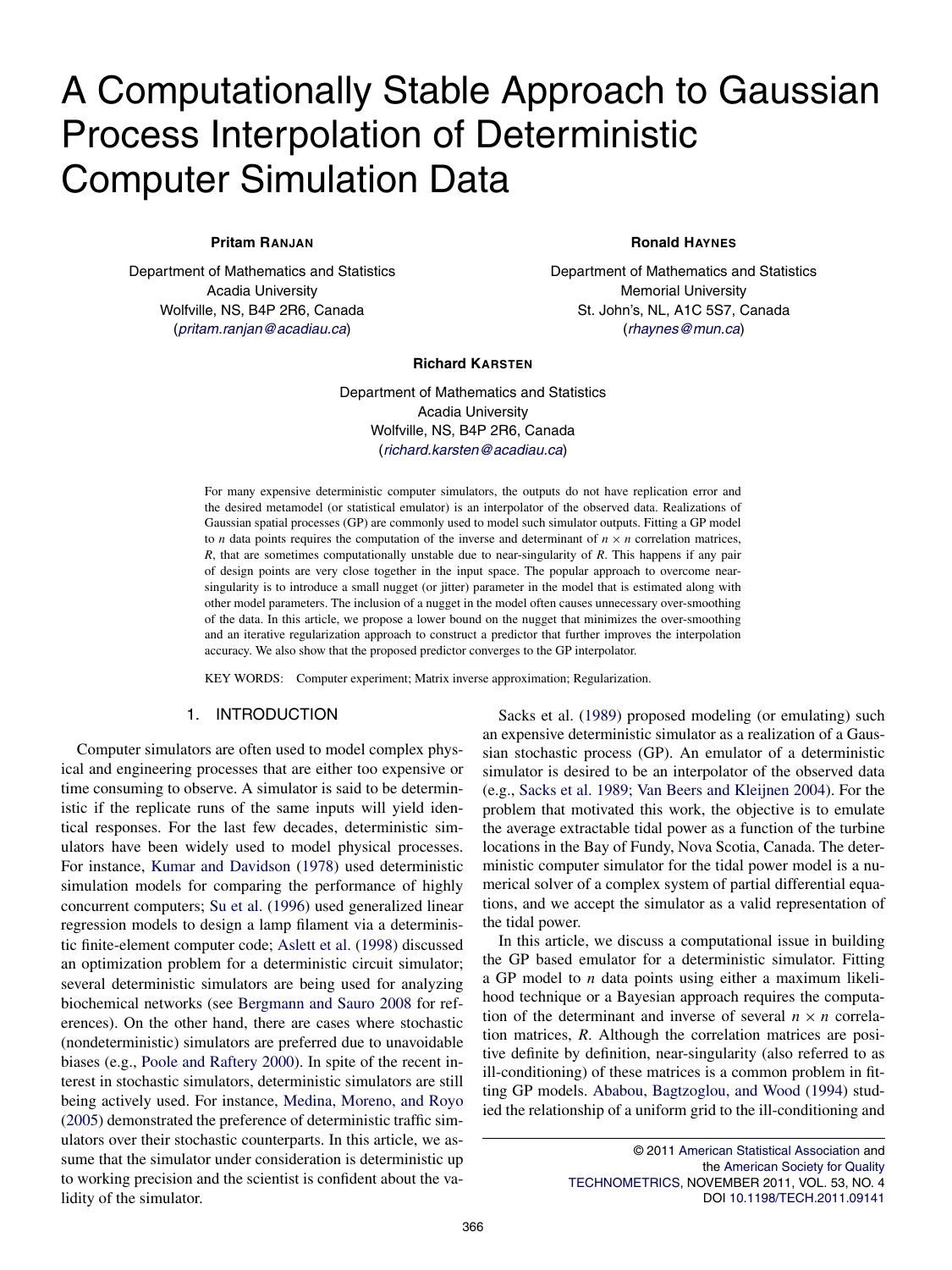quality of model fit for various covariance models. Barton and Salagame (1997) studied the effect of experimental design on the ill-conditioning of kriging models. Jones, Schonlau, and Welch (1998) used the singular value decomposition to overcome the near-singularity of *R*. Booker (2000) used the sum of independent GPs to overcome near-singularity for multistage adaptive designs in kriging models. A more popular solution to overcome near-singularity is to introduce a *nugget or jitter* parameter,  $\delta$ , in the model (e.g., Sacks et al. 1989; Neal 1997; Booker et al. 1999; Santner, Williams, and Notz 2003; Gramacy and Lee 2008) that is estimated along with other model parameters. However, adding a nugget to the model introduces additional smoothing in the predictor and as a result the predictor is no longer an interpolator.

Here, we first propose a lower bound on the nugget  $(\delta_{lb})$  that minimizes the additional over-smoothing. Second, an iterative approach is developed to enable the construction of a new predictor that further improves the interpolation as well as the prediction (at unsampled design points) accuracy. We also show that the proposed predictor converges to an interpolator. Although an arbitrary nugget  $(0 < \delta < 1)$  can be used in the iterative approach, the rate of convergence (i.e., the number of iterations required to reach certain tolerance) depends on the magnitude of the nugget. To this effect, the proposed lower bound  $\delta_{lb}$  significantly reduces the number of iterations required. This feature is particularly desirable for implementation.

The article is organized as follows. Section 2 presents the tidal power modeling example. In Section 3, we review the GP model, a computational issue in fitting the model, and the popular approach to overcome near-singularity. Section 4 presents the new lower bound for the nugget that is required to achieve well-conditioned correlation matrices and minimize unnecessary over-smoothing. In Section 5, we develop the iterative approach for constructing a more accurate predictor. Several examples are presented in Section 6 to illustrate the performance of our proposed predictor over the one obtained using the popular approach. Finally, we conclude the paper with some remarks on the numerical issues and recommendations for practitioners in Section 7.

#### 2. MOTIVATING EXAMPLE

The Bay of Fundy, located between New Brunswick and Nova Scotia, Canada, with a small portion touching Maine, U.S.A., is world famous for its high tides. In the upper portion of the Bay of Fundy [see Figure  $1(a)$ ], the difference in water level between high tide and low tide can be as much as 17 meters. The high tides in this region are a result of a resonance, with the natural period of the Bay of Fundy very close to the period of the principal lunar tide. This results in very regular tides in the Bay of Fundy with a high tide every 12.42 hours. The incredible energy in these tides has meant that the region has significant potential for extracting tidal power [Greenberg 1979; Karsten et al. 2008 (hereafter KMLH)].

Though the notion of harnessing tidal power from the Bay of Fundy is not new, earlier proposed methods of harvesting the much needed green electrical energy involved building a barrage or dam. This method was considered infeasible for a variety of economic and environmental reasons. Recently, there has been rapid technological development of in-steam tidal turbines. These devices act much like wind turbines, with individual turbines placed in regions of strong tidal currents. Individual turbines can be up to 20 m in diameter and can produce over 1 MW of power. Ideally, these turbines would produce a predictable and renewable source of power with less of an impact on the environment than a dam. KMLH examined the power potential of farms of such turbines across the Minas Passage [Figure 1(b)] where the tidal currents are strongest. They found that the potential extractable power is much higher than previous estimates and that the environmental impacts of extracting power can be greatly reduced by extracting only a portion of the maximum power available. The simulations in KMLH did not represent individual turbines and left open the question of how to optimally place turbines. In this article, we emulate the KMLH numerical model to examine the placement of turbines to maximize the power output.

We numerically simulate the tides as in KMLH by solving the 2D shallow water equations using the Finite-Volume Coastal Ocean Model (FVCOM) with a triangular grid on the



Figure 1. Panel (a) shows the triangular grid used in the FVCOM model for simulating tides in the upper Bay of Fundy. The small box in the center surrounds the Minas Passage shown in (b). The shaded triangles in the center of (b) represent a possible turbine location.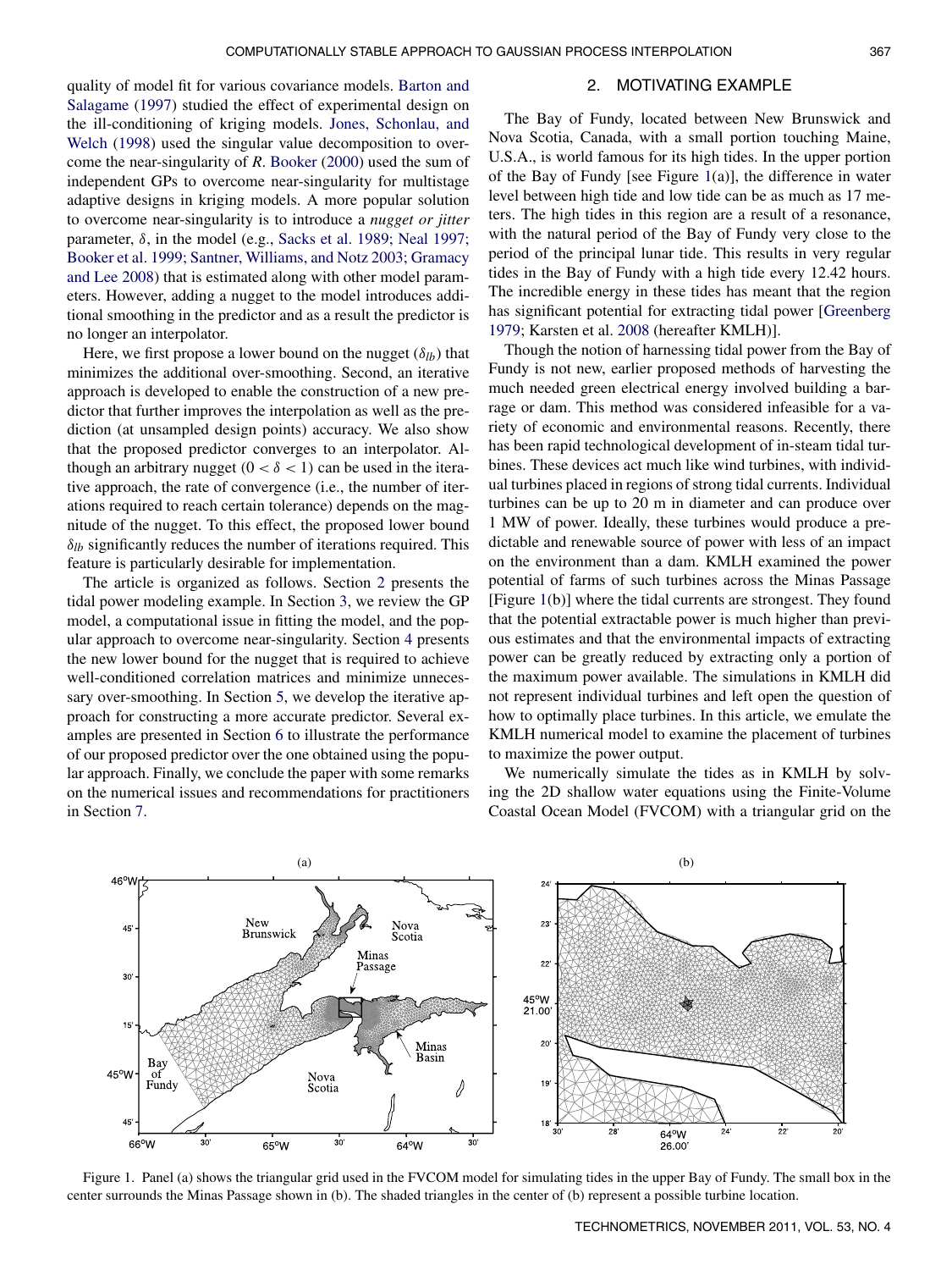upper Bay of Fundy [see Figure 1(a)]. Since the grid triangles differ in size and orientation, the *i*th turbine was modeled on the set of all triangular elements whose centers lie within 250 m of  $(x_i, y_i)$ . A possible turbine location is shown in Figure 1(b). The triangular grid was developed by David Greenberg and colleagues at the Bedford Institute of Oceanography, NS, Canada. The details of FVCOM can be found in the article by Chen, Beardsley, and Cowles (2006).

Using this setup, the estimate of the electric power that can be harnessed through a turbine at a particular location (*x*, *y*) over a tidal cycle  $T = 12.42$  hr is obtained by the simulator in KMLH. The average tidal power at the location  $(x, y)$  is given by

$$
\bar{P}(x, y) = \frac{1}{T} \int_0^T P(t; x, y) dt,
$$

where  $P(t; x, y)$  is the extractable power output at time *t* and location  $(x, y)$ . The process is deterministic up to the machine precision, and the main objective is to emulate  $\bar{P}(x, y)$ .

It turns out that the GP model fitted to the simulator output at  $n = 100$  points (chosen using a space-filling design criterion) is not an interpolator and results in an over-smoothed emulator (see Example 4 for details). This is undesirable as the ocean modelers are interested in an emulator that interpolates their simulator. This emulator will be used to obtain estimates of both the maximizer of the power function (i.e., the location where to put the turbine) and the extractable power at this location. The manufacturing and installation cost of the initial prototype turbine is very high (roughly 20 million dollars). Since the over-smoothed emulator can underestimate the maximum extractable power, a good approximation of the attainable power function can be helpful in saving the cost of a few turbines. Example 4 shows that the proposed approach leads to a more accurate estimate of the maximum extractable power.

#### 3. BACKGROUND REVIEW

#### 3.1 Gaussian Process Model

Let the *i*th input and output of the computer simulator be denoted by a *d*-dimensional vector,  $x_i = (x_{i1}, \ldots, x_{id})$ , and the univariate response,  $y_i = y(x_i)$ , respectively. The experiment design  $D_0 = \{x_1, \ldots, x_n\}$  is the set of *n* input trials. The outputs of the simulation trials are held in the *n*-dimensional vector  $Y = y(D_0) = (y_1, y_2, \dots, y_n)'$ . The simulator output,  $y(x_i)$ , is modeled as

$$
y(x_i) = \mu + z(x_i);
$$
  $i = 1, ..., n,$  (1)

where  $\mu$  is the overall mean, and  $z(x_i)$  is a GP with  $E(z(x_i)) = 0$ ,  $Var(z(x_i)) = \sigma_z^2$ , and  $Cov(z(x_i), z(x_j)) = \sigma_z^2 R_{ij}$ . In general, *y*(*D*<sub>0</sub>) has a multivariate normal distribution,  $N_n(1_n\mu, \Sigma)$ , where  $\Sigma = V(D_0|y(D_0)) = \sigma_z^2 R$ , and  $\mathbf{1}_n$  is an  $n \times 1$  vector of all ones (see Sacks et al. 1989 and Jones, Schonlau, and Welch 1998 for details). Although there are several choices for the correlation function, we focus on the Gaussian correlation because of its properties like smoothness (or differentiability in mean squared sense) and popularity in other areas like machine learning (radial basis kernels) and geostatistics (kriging). For a detailed discussion on correlation functions see the works of Stein (1999), Santner, Williams, and Notz (2003), and Rasmussen and Williams (2006). The Gaussian correlation function is a special case ( $p_k = 2$  for all *k*) of the power exponential correlation family

$$
R_{ij} = \text{corr}(z(x_i), z(x_j)) = \prod_{k=1}^{d} \exp\{-\theta_k |x_{ik} - x_{jk}|^{p_k}\} \text{ for all } i, j,
$$
\n(2)

where  $\theta = (\theta_1, \dots, \theta_d)$  is the vector of hyperparameters, and  $p_k \in (0, 2]$  is the smoothness parameter. As discussed in Section 7, the results developed in this article may vary slightly when other correlation structures are used instead of the Gaussian correlation.

We use the GP model with Gaussian correlation function to predict responses at any unsampled design point  $x^*$ ; however, the theory developed here is also valid for other correlation structures in the power exponential family (see Section 7 for more details). Following the maximum likelihood approach, the best linear unbiased predictor (BLUP) at *x* ∗ is

$$
\hat{y}(x^*) = \hat{\mu} + r'R^{-1}(Y - \mathbf{1}_n\hat{\mu})
$$
  
= 
$$
\left[\frac{(1 - r'R^{-1}\mathbf{1}_n)}{\mathbf{1}_n'R^{-1}\mathbf{1}_n}\mathbf{1}_n' + r'\right]R^{-1}Y,
$$
 (3)

with mean squared error

$$
s^{2}(x^{*}) = \sigma_{z}^{2} (1 - 2C'r + C'RC)
$$
  
=  $\sigma_{z}^{2} \left( 1 - r'R^{-1}r + \frac{(1 - \mathbf{1}'_{n}R^{-1}r)^{2}}{\mathbf{1}'_{n}R^{-1}\mathbf{1}_{n}} \right),$  (4)

where  $r = (r_1(x^*), \ldots, r_n(x^*))'$ ,  $r_i(x^*) = \text{corr}(z(x^*), z(x_i))$ , and *C* is such that  $\hat{y}(x^*) = C'Y$ . In practice, the parameters  $\mu, \sigma_z^2$ , and  $\theta$  are replaced with estimates (see Sacks et al. 1989; Santner, Williams, and Notz 2003, for details).

#### 3.2 A Computational Issue in Model Fitting

Fitting a GP model (1)–(4) to a dataset with *n* observations in *d*-dimensional input space requires numerous evaluations of the log-likelihood function for several realizations of the parameter vector  $(\theta_1, \ldots, \theta_d; \mu, \sigma_z^2)$ . The closed form estimators of  $\mu$  and  $\sigma_z^2$ , given by

$$
\hat{\mu}(\theta) = (\mathbf{1}_n' R^{-1} \mathbf{1}_n)^{-1} (\mathbf{1}_n' R^{-1} Y) \quad \text{and}
$$
\n
$$
\hat{\sigma}_z^2(\theta) = \frac{(Y - \mathbf{1}_n \hat{\mu}(\theta))' R^{-1} (Y - \mathbf{1}_n \hat{\mu}(\theta))}{n},
$$
\n(5)

are often used to obtain the profile log-likelihood

$$
-2\log L_p \propto \log(|R|)
$$
  
+  $n\log[(Y - \mathbf{1}_n\hat{\mu}(\theta))^T/R^{-1}(Y - \mathbf{1}_n\hat{\mu}(\theta))]$  (6)

for estimating the hyperparameters  $\theta = (\theta_1, \dots, \theta_d)$ , where  $|R|$ denotes the determinant of *R*. Recall from (2) that the correlation matrix *R* depends on  $\theta$  and the design points.

An  $n \times n$  matrix R is said to be near-singular (or, illconditioned) if its condition number  $\kappa(R) = ||R|| \cdot ||R^{-1}||$  is too large (see Section 4 for details on "how large is large?"), where  $\|\cdot\|$  denotes a matrix norm (we will use the  $L_2$ -norm). Although these correlation matrices are positive definite by definition, computation of  $|R|$  and  $R^{-1}$  can sometimes be unstable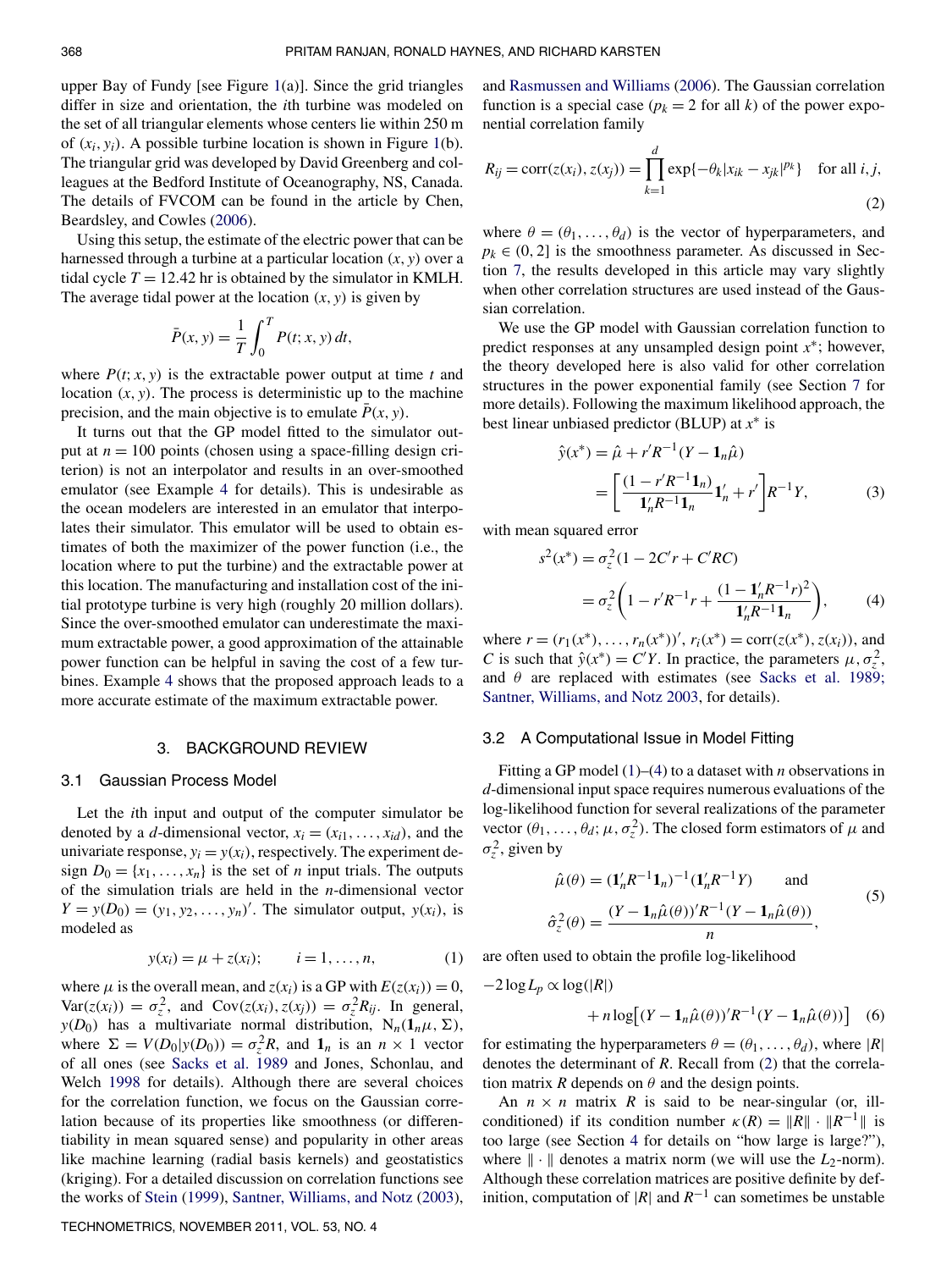due to ill-conditioning. This prohibits precise computation of the likelihood and hence the parameter estimates.

Ill-conditioning of *R* often occurs if any pair of design points are very close in the input space, or  $\theta_k$ 's are close to zero, that is,  $\sum_{k=1}^{d} \theta_k |x_{ik} - x_{jk}|^{p_k} \approx 0$ . The distances between neighboring points in space-filling designs with large *n* (sample size) and small *d* (input dimension) can be very small. Nearsingularity is more common in the sequential design setup (e.g., expected improvement based designs; see Jones, Schonlau, and Welch 1998; Schonlau, Welch, and Jones 1998; Oakley 2004; Huang et al. 2006; Ranjan, Bingham, and Michailidis 2008; Taddy et al. 2009), where the follow-up points tend to "pile up" near the prespecified features of interest like the global maximum, contours, quantiles, and so on.

## 3.3 The Popular Approach

A popular approach to overcome the ill-conditioning of *R* is to introduce a nugget,  $0 < \delta < 1$  in the model, and replace the ill-conditioned *R* with a well-conditioned  $R_{\delta} = R + \delta I$  that has a smaller condition number (see Section 4 for details) as compared to that of *R*. Equivalently, one can introduce an independent white-noise process in the model

$$
y(x_i) = \mu + z(x_i) + \epsilon_i, \qquad i = 1, ..., n,
$$

where  $\epsilon_i$  are iid  $N(0, \sigma_\epsilon^2)$ . That is,  $Var(Y) = V(D_0|y(D_0))$  =  $\sigma_z^2 R + \sigma_{\epsilon}^2 I = \sigma_z^2 (R + \delta I)$  for  $\delta = \sigma_{\epsilon}^2 / \sigma_z^2$ . The value of the nugget is bounded above,  $\delta$  < 1, to ensure that the numerical uncertainty is smaller than the process uncertainty. The resulting BLUP is given by

$$
\hat{y}_{\delta}(x) = \left[ \frac{(1 - r'(R + \delta I)^{-1} \mathbf{1}_n)}{\mathbf{1}_n'(R + \delta I)^{-1} \mathbf{1}_n} \mathbf{1}_n' + r' \right] (R + \delta I)^{-1} Y, \tag{7}
$$

and the associated mean squared error  $s_\delta^2(x)$  is

$$
s_{\delta}^{2}(x) = \sigma_{z}^{2}(1 - 2C_{\delta}^{\prime}r + C_{\delta}^{\prime}RC_{\delta}),
$$
\n(8)

where  $C_{\delta}$  is such that  $\hat{y}_{\delta}(x) = C'_{\delta} Y$ .

Theoretically, it is straightforward to see that the use of a positive nugget in the GP model produces a non-interpolator. Jones, Schonlau, and Welch (1998) showed that the GP fit given by (3) and (4) is an interpolator because for  $1 \le j \le n$ ,  $r'R^{-1} = e'_j$ , where  $e_j$  is the *j*th unit vector,  $r = (r_1(x_j), \dots, r_n(x_j))'$  and  $r_i(x_i) = \text{corr}(z(x_i), z(x_i))$ . If we use a  $\delta$  (>0) in the model (i.e., replace *R* with  $R_\delta$ ), then  $r'R_\delta^{-1} \neq e'_j$  and thus  $\hat{y}(x_j) \neq y_j$  and  $\hat{s}^2(x_j) \neq 0$ . From a practitioner's viewpoint, one could sacrifice exact interpolation if the interpolation accuracy of the fit is within the desired tolerance, but it is not always achievable (see Section 6 for illustrations).

The nugget parameter  $\delta$  is often estimated along with the other model parameters. However, one of the major concerns in the optimization is that the likelihood (modified by replacing *R* with  $R_\delta$ ) computation fails if the candidate nugget  $\delta \in (0, 1)$ is not large enough to overcome ill-conditioning of  $R_\delta$ . To avoid this problem in the optimization, it is common to fix an ad hoc boundary value on the nugget parameter. The resulting maximum likelihood estimate is often close to this boundary value and the fit is not an interpolator of the observed data (i.e., the interpolation error is more than the desired tolerance). Even if the

estimated nugget is not near the boundary, the use of a nugget in the model in this manner may introduce unnecessary oversmoothing from a practical standpoint (Section 6 presents several illustrations). In the next section, we propose a lower bound on the nugget that minimizes the unnecessary over-smoothing.

#### 4. CHOOSING THE NUGGET

Recall from Section 3.2 that an  $n \times n$  matrix R is said to be illconditioned or near-singular if its condition number  $\kappa(R)$  is too large. Thus, we intend to find  $\delta$  such that  $\kappa(R_{\delta})$  is smaller than a certain threshold. Our main objectives here are to compute the condition number of  $R_\delta$  and the threshold that classifies  $R_\delta$  as well-behaved.

Let  $\lambda_1 \leq \lambda_2 \leq \cdots \leq \lambda_n$  be the eigenvalues of *R*. Then, in the *L*<sub>2</sub>-norm,  $\kappa(R) = \lambda_n/\lambda_1$  (Golub and Van Loan 1996). The addition of  $\delta$  along the main diagonal of  $R$  shifts all of the eigenvalues of *R* by  $\delta$ . That is, the eigenvalues of  $R_{\delta} = R + \delta I$  are  $\lambda_i + \delta$ ,  $i = 1, \ldots, n$ , where  $\lambda_i$  is the *i*th smallest eigenvalue of *R*. Thus,  $R_\delta$  is well-conditioned if

$$
\log(\kappa(R_{\delta})) \lessapprox a,
$$
  
\n
$$
\frac{\lambda_n + \delta}{\lambda_1 + \delta} \lessapprox e^a,
$$
  
\n
$$
\delta \gtrapprox \frac{\lambda_n(\kappa(R) - e^a)}{\kappa(R)(e^a - 1)} = \delta_{lb},
$$

where  $\kappa(R) = \lambda_n/\lambda_1$  and  $e^a$  is the desired threshold for  $\kappa(R_\delta)$ . Note that  $\delta_{lb}$  is a function of the design points and the hyperparameter  $\theta$ .

The closed form expressions for the eigenvalues and hence the condition number of a Gaussian correlation matrix *R*, in (2), for arbitrary  $\theta$  and design { $x_1, \ldots, x_n$ } is, to our knowledge, yet unknown. If *x* ∈  $(-∞, ∞)<sup>d</sup>$  and *x*<sup>*k*</sup> ∼ N(0,  $σ_x^2$ ), closed form expressions of the expected eigenvalues of *R* are known (see section 4.3 in the book by Rasmussen and Williams 2006). In our case,  $x \in [0, 1]^d$ , and the design points are often chosen using a space-filling criterion (e.g., Latin hypercube with properties like maximin distance, minimum correlation, OA; uniform designs, and so on). In such cases, one may assume, at most,  $x_k \sim U(0, 1)$  for  $k = 1, \ldots, d$ . In fact, the objectives of building efficient emulators for computer simulators often include estimating prespecified process features of interest, and sequential designs (e.g., expected improvement based designs) are preferred to achieve such goals. In such designs, the followup points tend to "pile up" near the feature of interest. The distributions of such design points are not uniform and can be nontrivial to represent in analytical expressions. Hence, it is almost surely infeasible to obtain closed form expressions for the eigenvalues of such *R* in general. Of course, one can compute these quantities numerically. We use Matlab's built-in function *eig* to compute the maximum eigenvalue of *R* and *cond* to calculate the condition number  $\kappa(R) = \lambda_n/\lambda_1$  in the expression of δ*lb*.

Another important component of the proposed lower bound is the threshold for getting well-behaved nonsingular correlation matrices. As one would suspect, the near-singularity of such a correlation matrix depends on *n*, *d*, the distribution of  ${x_1, \ldots, x_n} \in [0, 1]^d$ , and  $\theta \in (0, \infty)^d$ . We now present the key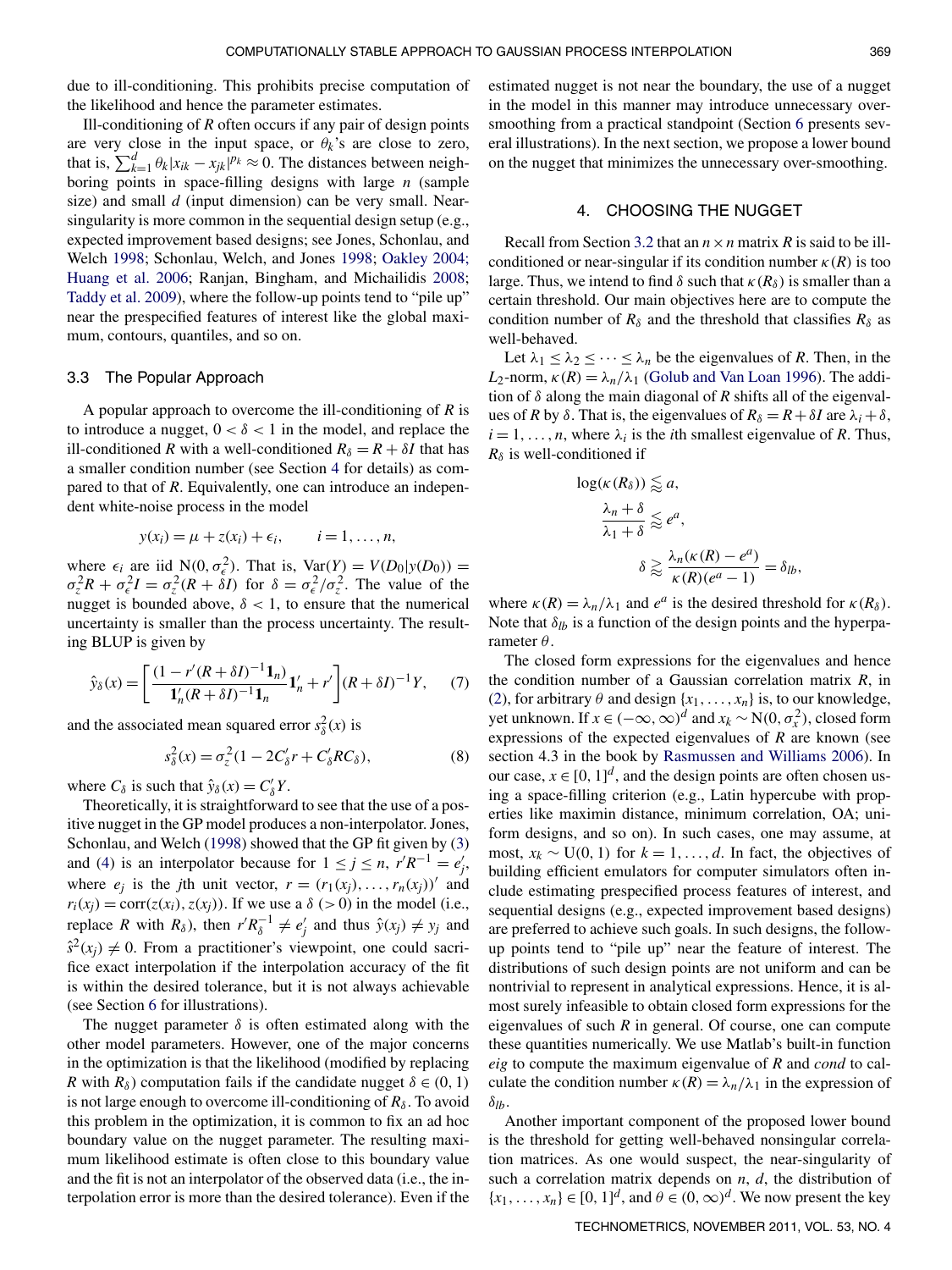

Figure 2. The contours in the left panel show the proportion of correlation matrices flagged as near-singular. The contours in the right panel display average log( $\kappa(R)$ ) values. The shaded region in the left panel corresponds to log( $\kappa(R)$ ) > 25. The online version of this figure is in color.

steps of the simulation algorithm used for estimating the threshold under a specific design framework. The results are averaged over the distribution of  $\{x_1, \ldots, x_n\}$  and  $\theta$ , and thus it is sufficient to find the threshold of  $\kappa(R)$ .

For several combinations of *n* and *d*, we generate 5000 correlation matrices where the design points  $\{x_1, \ldots, x_n\}$  follow the maximin Latin hypercube sampling scheme (Stein 1987) and  $\theta_k$ 's are chosen from an exponential distribution with mean 1. Recall from Section 3.2 that a near-singular (or ill-conditioned) correlation matrix has a large condition number, and  $\kappa(R)$  is inversely proportional to  $\theta$ . Consequently, we focused on small values of  $\theta$  in simulating *R*. These correlation matrices are used to compute the proportion of matrices that are near-singular (see the contours in the left panel of Figure 2). We used Matlab's built-in function *lhsdesign* to generate the design points and *chol* (which computes the Cholesky factorization) to check whether or not a matrix *R* was near-singular under the working precision.

*For a positive definite well-behaved matrix R,*  $\lq$   $[U, p] = \text{chol}(R)$  *" produces an upper triangular matrix U satisfying*  $U'U = R$  *and p is zero. If R is not positive definite, then p is a positive integer.*

We also computed the condition numbers of these 5000 correlation matrices (using Matlab's built-in function *cond*). The right panel of Figure 2 presents the contours of the average of  $log(\kappa(R))$  for different combinations of *n* and *d*.

From Figure 2, it is clear that  $a \approx 25$  can be used as the threshold for  $log(\kappa(R_\delta))$  of a well-behaved correlation matrix  $R_{\delta}$ . Also note that the proportion of near-singular cases, denoted by the contours in the left panel of Figure 2, decreases rapidly with the increment in the input dimension. This is somewhat intuitive because the volume of the void (or unexplored region) increases exponentially with the dimension, and a really large space-filling design is needed to jeopardize the conditioning of the correlation matrices in high-dimensional input space. For other design schemes (e.g., sequential designs), one can follow these steps to estimate the threshold for the condition number of well-behaved correlation matrices.

The lower bound on the nugget is only a sufficient condition and not a necessary one for  $R_{\delta}$  to be well-conditioned. For instance, a correlation matrix with 100 design points in  $(0, 1)^2$  chosen using a space-filling criterion may lead to a wellbehaved *R* if  $\theta$  is very large. If the correlation matrix is wellconditioned, *R* should be used instead of  $R_\delta$ , that is,

$$
\delta_{lb} = \max\left\{\frac{\lambda_n(\kappa(R) - e^a)}{\kappa(R)(e^a - 1)}, 0\right\}.
$$
 (9)

That is, when *R* is well-behaved our approach allows  $\delta_{lb}$  to be zero and hence a more accurate surrogate can be obtained as compared to the popular approach (Section 3.3), where a nonzero nugget is forced in the model which may lead to undesirable over-smoothing. This could be of concern in high-dimensional input space, because the proportion of nearsingular cases decreases with the increment in the input dimension. Example 3 demonstrates the performance of the proposed methodology over the popular approach for an eightdimensional simulator.

Although the use of  $\delta_{lb}$  in the GP model minimizes the oversmoothing,  $\delta_{lb}$  may not be small enough to achieve the desired interpolation accuracy (see Examples 1 and 2 for illustrations), and choosing  $\delta < \delta_{lb}$  may lead to ill-conditioned *R*. This may not be a big issue if one believes that the simulator is somewhat noisy and/or the statistical emulator is biased due to misspecification in the correlation structure or model assumptions. In such cases, a little smoothing might be a good idea. However, controlling the amount of smoothing is a nontrivial task and requires more attention. On the other hand, over-smoothing is undesirable if the experimenter believes that the computer simulator is deterministic and the statistician is confident about the choice of the emulator (we consider the GP model with Gaussian correlation structure). Under these assumptions, we now propose a new predictor that can achieve the desired level of interpolation accuracy.

# 5. NEW ITERATIVE APPROACH

In this section, we propose a predictor that is based on the iterative use of a nugget  $\delta \in (0, 1)$ . This approach does not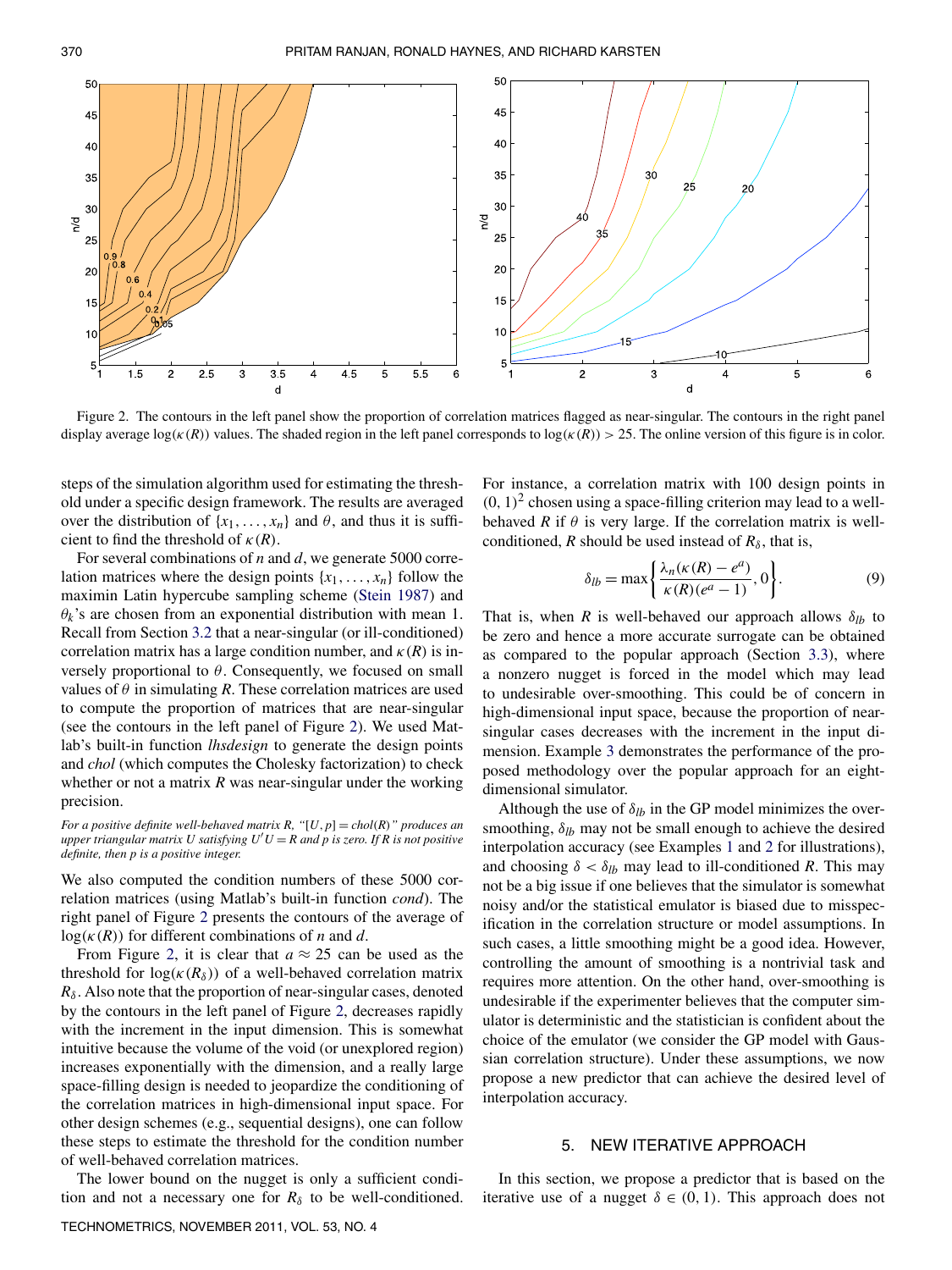depend severely on the magnitude of the nugget, and the results developed here are based on an arbitrary  $0 < \delta < 1$ , large enough to ensure  $R_\delta$  well-behaved. However, choosing  $\delta > \delta_{lb}$ may require more iterations to attain the desired interpolation accuracy, and we recommend using  $\delta_{lb}$ . We also show that the proposed predictor converges to the interpolator (3) and (4).

Recall that the key problem here is the inaccurate computation of  $|R|$  and  $R^{-1}$  due to ill-conditioning of *R*. The main idea of the new approach is to rewrite the profile log-likelihood as

$$
-2\log L_p \propto -\log(|R^{-1}|)
$$
  
+  $n\log[(Y - \mathbf{1}_n\hat{\mu}(\theta))^{\prime}R^{-1}(Y - \mathbf{1}_n\hat{\mu}(\theta))],$  (10)

and replace the ill-conditioned  $R^{-1}$  with a well-behaved quantity. This modified profile log-likelihood can then be optimized to get the parameter estimates. Next, we describe how to find the appropriate well-behaved substitute for  $R^{-1}$ .

In the same spirit as the popular approach, we attempt to evaluate  $R^{-1}w$  by solving  $Rt = w$ , under the assumption that R cannot be inverted accurately (i.e., *R* is near-singular) and there exists a  $\delta \in (0, 1)$  such that  $R_{\delta} = (R + \delta I)$  is well-conditioned. In an attempt to find an interpolator of the simulator (up to certain accuracy), our objective is to find  $t^* = f(R_\delta, w)$  that is a better approximation of  $t = R^{-1}w$  as compared to  $\tilde{t} = R_{\delta}^{-1}w$ , suggested by the popular approach. To achieve this goal, we propose to use *iterative regularization* (e.g., Tikhonov 1963; Neumaier 1998), a technique for solving ill-conditioned systems of equations.

Let  $s_0 = w$  and  $s_i$ ,  $i = 1, ..., M$ , be a sequence of vectors obtained by recursively solving the system of equations given by

$$
(R + \delta I)s_i = \delta s_{i-1}.
$$
\n(11)

Then, the estimate of  $t = R^{-1}w$  after the *i*th iteration (1 ≤ *i* ≤ *M*) of regularization is given by

$$
t_i = t_{i-1} + \frac{s_i}{\delta},\tag{12}
$$

.

where  $t_0$  is a vector of zeros. The final solution with  $M$  iterations of regularization,

$$
t_M = \sum_{k=1}^M \delta^{k-1} (R + \delta I)^{-k} w,
$$

requires only one direct inversion (or one Cholesky decomposition) of  $R_\delta = R + \delta I$ , followed by *M* forward and backward substitutions. The proposed approximation of  $t = R^{-1}w$  is  $t_M$ , with  $M \geq 1$  chosen to satisfy the interpolation accuracy requirement. Lemma 1 shows that the iterative regularization approach in (11) and (12) leads to a solution that is a generalization of the popular approach outlined in Section 3.3.

*Lemma 1.* Let *R* be an  $n \times n$  positive definite correlation matrix, *I* be the  $n \times n$  identity matrix, and  $0 < \delta < 1$  be a constant; then

$$
R^{-1} = \sum_{k=1}^{\infty} \delta^{k-1} (R + \delta I)^{-k}
$$

The convergence of this infinite series follows from the von Neumann series (the matrix version of the Taylor series; Lebedev 1997) expansion of  $g(u) = (R + uI)^{-1}$  around  $u = \delta$ :

$$
g(u) = g(\delta) + (u - \delta)g'(\delta) + \frac{(u - \delta)^2}{2!}g''(\delta) + \frac{(u - \delta)^3}{3!}g'''(\delta) + \cdots,
$$

that is,

$$
(R + uI)^{-1} = (R + \delta I)^{-1} + (u - \delta)(-1)(R + \delta I)^{-2}
$$

$$
+ \frac{(u - \delta)^2}{2!}(-1)(-2)(R + \delta I)^{-3} + \cdots
$$

$$
= (R + \delta I)^{-1} - (u - \delta)(R + \delta I)^{-2}
$$

$$
+ (u - \delta)^2 (R + \delta I)^{-3} - \cdots.
$$

Setting  $u = 0$ , we get  $R^{-1} = \sum_{k=1}^{\infty} \delta^{k-1} (R + \delta I)^{-k}$  and thus the proposed solution obtained using the iterative regularization is the *M*th-order von Neumann approximation of  $R^{-1}$ . The predictor  $\hat{y}_\delta$  in the popular approach (7) uses  $t_1$ , the first-order von Neumann approximation, and hence our proposed approach is a generalization of the popular approach.

The proposed regularization is implemented by optimizing the modified profile log-likelihood

$$
-2\log L_p \propto -\log(|R_{\delta,M}^{-1}|)
$$
  
+ 
$$
n\log[(Y-\mathbf{1}_n\hat{\mu}(\theta))^{\prime}R_{\delta,M}^{-1}(Y-\mathbf{1}_n\hat{\mu}(\theta))], \quad (13)
$$

where  $R_{\delta,M}^{-1} = \sum_{k=1}^{M} \delta^{k-1} (R + \delta I)^{-k}$ . Closed form expressions for  $\hat{\mu}(\theta)$  and  $\hat{\sigma}_z^2(\theta)$  are the same as in (5) subject to  $R^{-1}$  replaced by  $R_{\delta,M}^{-1}$ . The new regularized predictor  $\hat{y}_{\delta,M}(x)$  at  $x \in \chi$ is

$$
\hat{y}_{\delta,M}(x) = \left[ \frac{(1 - r'R_{\delta,M}^{-1} \mathbf{1}_n)}{(\mathbf{1}_n'R_{\delta,M}^{-1} \mathbf{1}_n)} \mathbf{1}_n' + r' \right] R_{\delta,M}^{-1} Y, \tag{14}
$$

and the corresponding MSE  $s_{\delta,M}^2(x)$  is given by

$$
s_{\delta,M}^2(x) = \sigma_z^2 (1 - 2C'_{\delta,M}r + C'_{\delta,M}RC_{\delta,M}),
$$
 (15)

where  $C_{\delta,M}$  is such that  $\hat{y}_{\delta,M}(x) = C'_{\delta,M} Y$ . Lemmas 2 and 3 establish the convergence results for an arbitrary  $0 < \delta < 1$ .

*Lemma 2.* Let *R* be a near-singular correlation matrix as defined in (2), and  $0 < \delta < 1$  be a nugget such that  $R + \delta I$  is wellbehaved. Then, for every  $x^* \in \chi = [0, 1]^d$ ,

$$
\lim_{M \to \infty} \hat{y}_{\delta,M}(x^*) = \hat{y}(x^*),
$$

where  $\hat{y}(x^*)$  and  $\hat{y}_{\delta,M}(x^*)$  are defined in (3) and (14), respectively.

The proof follows from Lemma 1 and using  $\lim_{M\to\infty} R_{\delta,M}^{-1} =$  $R^{-1}$  in (14). It is straightforward to show that  $C_{\delta,M}$  in (15) converges to *C* in (4) as  $M \to \infty$ . This also proves the next result on the convergence of the mean squared error for the proposed predictor.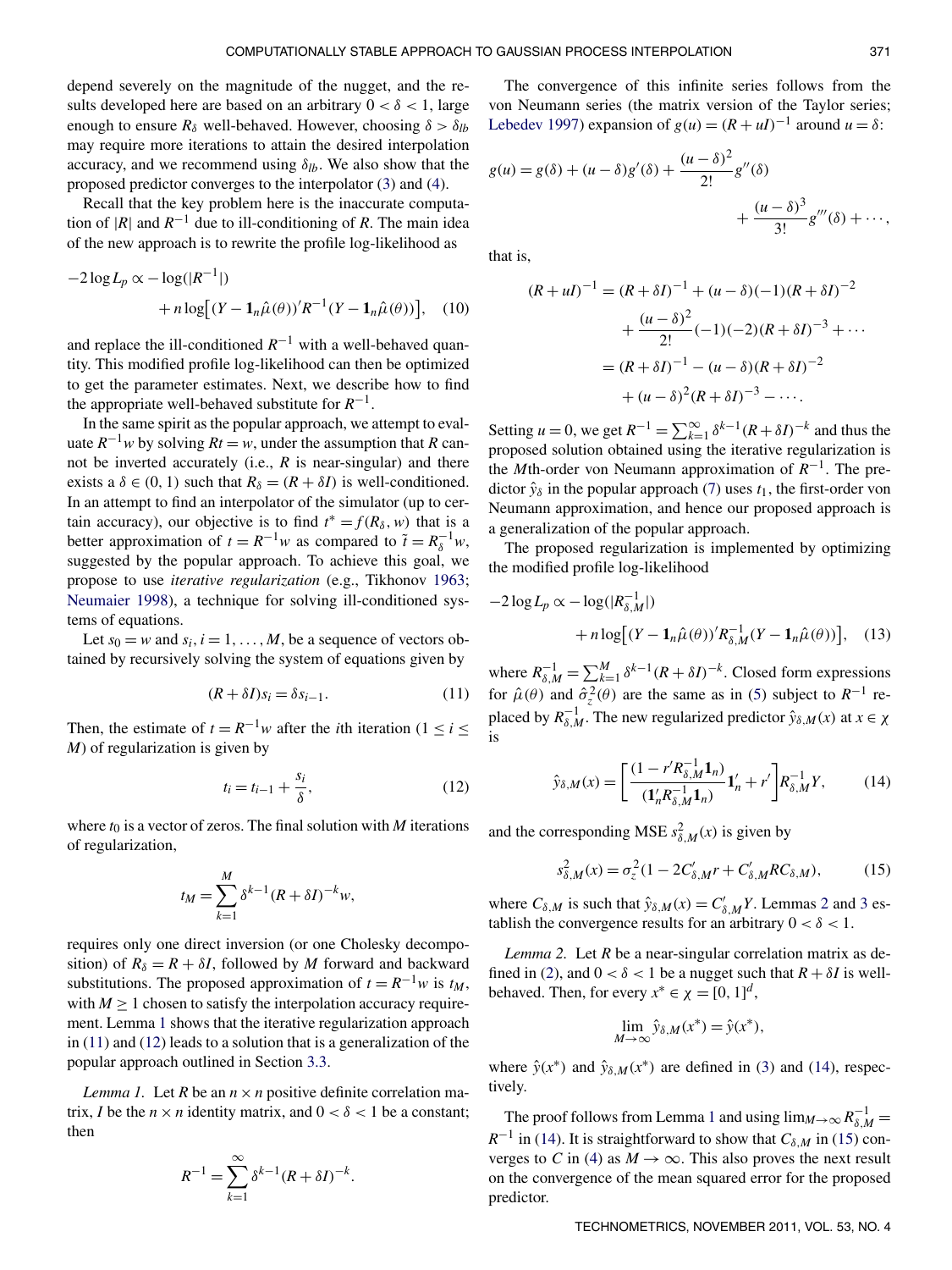*Lemma 3.* Let *R* be a near-singular correlation matrix as defined in (2), and  $0 < \delta < 1$  be a nugget such that  $R + \delta I$  is wellbehaved. Then, for every  $x^* \in \chi = [0, 1]^d$ ,

$$
\lim_{M \to \infty} s_{\delta,M}^2(x^*) = s^2(x^*),
$$

where  $s(x^*)$  and  $s_{\delta,M}(x^*)$  are defined in (4) and (15), respectively.

Lemmas 2 and 3 prove that even if a few pairs of points are too close together in the input space, or  $\theta_k$ 's are close to zero to cause near-singularity of *R*, the proposed iterative predictor converges to an interpolator as *M* increases [i.e., for  $1 \le i \le n$ ,  $\hat{y}_{\delta,M}(x_i) \to y_i$  and  $s_{\delta,M}^2(x_i) \to 0$  as  $M \to \infty$ ].

*Remark.* In practice, when a prespecified interpolation accuracy is desired, the proposed iterative approach suggests refitting the GP model [i.e., optimization of (13)] for different choices of  $M \geq 1$ . Note that the parameter estimates change with *M* which allows for the extra flexibility in the model that adjusts the over-smoothed portion of the surrogate. First of all, the computational cost of fitting this model increases with *M*. Second, the combined cost of refitting the model for different values of *M* can be quite large. Although the numerical stability in computing  $R_{\delta,M}^{-1}$  does not change with *M*, computation of  $|R_{\delta,M}^{-1}|$  can become less numerically stable with increasing *M*. This is because  $R_{\delta,M}^{-1} \to R^{-1}$  as  $M \to \infty$  and the computation of  $|R^{-1}|$  is assumed to be unstable. Considering these issues, we recommend optimizing the profile log-likelihood (13) with  $M = 1$  to obtain  $\hat{\theta}_{mle}$  and  $\delta_{lb}(\hat{\theta}_{mle})$ , and then use it to compute  $\hat{y}_{\delta,M}(x)$  and  $\hat{s}_{\delta,M}(x)$  for any  $M \ge 1$  by following the iterative regularization steps outlined above.

The convergence results in Lemmas 1, 2, and 3 do not depend on the choice of  $\theta$  and  $\delta$  in  $R_{\delta} = R + \delta I$ , and so the predictor obtained is still an interpolator. The key steps required for the implementation of the proposed approach are as follows:

- 1. Computation of the profile log-likelihood (10) for the estimation of  $\theta$ .
	- (a) Choose a candidate  $\theta$  in  $\Theta^d$  and compute *R*.

(b) Compute the lower bound of nugget  $\delta_{lb}$  in (9). Note that  $\delta_{lb}$  is a function of the hyperparameters  $\theta$ , the design matrix, and the threshold.

- (c) Replace  $R^{-1}$  with  $R_{\delta_{lb},1}^{-1}$  in the likelihood (10).
- 2. Obtain the parameter estimates  $\hat{\theta}$  and  $\delta_{lb}(\hat{\theta})$  by optimizing the profile log-likelihood. Then compute  $\hat{\mu}(\hat{\theta})$  and  $\hat{\sigma}_z^2(\hat{\theta})$ .
- 3. Use the parameter estimates  $\hat{\theta}$ ,  $\delta_{lb}(\hat{\theta})$ ,  $\hat{\mu}(\hat{\theta})$ , and  $\hat{\sigma}_z^2(\hat{\theta})$  to compute the regularized emulator given by  $\hat{y}_{\delta_{lb},M}(x)$  and  $\hat{s}_{\delta_{lb},M}^2(x)$  in (14) and (15), respectively.

The number of iterations (*M*) in  $\hat{y}_{\delta_{lb},M}(x)$  and  $\hat{s}^2_{\delta_{lb},M}(x)$  depends on the desired interpolation accuracy, and one can build stopping rules for attaining the prespecified accuracy in (14). We use Mahalanobis distance (Bastos and O'Hagan 2009) to compute the accuracy of the predictor. The interpolation accuracy is measured by

$$
\xi_{I,k}^0 = \log_{10} \left[ \left( y(D_0) - \hat{y}_{\delta_{lb},k}(D_0) \right)' \times \left\{ V(D_0 | y(D_0)) \right\}^{-1} \left( y(D_0) - \hat{y}_{\delta_{lb},k}(D_0) \right) \right],
$$

TECHNOMETRICS, NOVEMBER 2011, VOL. 53, NO. 4

where  $\hat{y}_{\delta_{lb},k}(D_0) = (\hat{y}_{\delta_{lb},k}(x_1), \dots, \hat{y}_{\delta_{lb},k}(x_n))'$ , and  $V(D_0)$  $y(D_0) = \sigma_z^2(R + \delta_{lb}I)$ . Similarly,

$$
\xi_{I,k} = \log_{10} \left[ \left( \hat{y}_{\delta_{lb},k}(D_0) - \hat{y}_{\delta_{lb},k-1}(D_0) \right)' \times \left\{ V(D_0 | y(D_0)) \right\}^{-1} \left( \hat{y}_{\delta_{lb},k-1}(D_0) - \hat{y}_{\delta_{lb},k}(D_0) \right) \right]
$$

measures the improvement of the predictor  $\hat{y}_{\delta,k}$  in interpolating the data by increasing the number of terms in the von Neumann approximation. Lemmas 2 and 3 show that both  $\xi_{I,k}$  and  $\xi_{I,k}^{0}$ tend to −∞ as *k* increases. As ξ*I*,*<sup>k</sup>* tends to −∞, the predictor  $\hat{y}_{\delta,k}$  is stabilizing, while as  $\xi_{I,k}^{0}$  tends to  $-\infty$ , the predictor in (14) is converging to the BLUP in (3). As we will see in Example 1, the rates of convergence of  $\xi_{I,k}$  and  $\xi_{I,k}^0$  may differ. That is, both of these measures ( $\xi_{I,k}^0$  and  $\xi_{I,k}$ ) can be used in practice to choose appropriate *M* for achieving the desired interpolation accuracy. For measuring the prediction accuracy (at out-of-sample points), we define an analogous quantity

$$
\xi_{P,k}^{0} = \log_{10} \left[ \left( y(D_{new}) - \hat{y}_{\delta_{lb},k}(D_{new}) \right)' \times \left\{ V(D_{new} | y(D_0)) \right\}^{-1} \left( y(D_{new}) - \hat{y}_{\delta_{lb},k}(D_{new}) \right) \right],
$$

where  $D_{new}$  is a set of  $n_{new}$  unsampled points in the input space. The parameters  $\sigma_z^2$  and  $\theta$  in the covariance matrix  $V(D_{\text{new}}|y(D_0)) = \sigma_z^2(R + \delta_{lb}I)$  are estimated from the original data  $D_0$ , but  $\delta_{lb}$  was recomputed for  $D_{new}$ . For the simulated examples considered in this article, we used maximin Latin hypercube designs of size  $n_{new} = 1000 \cdot d$  as  $D_{new}$ , whereas the tidal power application used a holdout set for *Dnew*. The next section illustrates that even the best choice of  $\delta$  can lead to over-smooth emulators, and the iterative approach is advantageous.

# 6. EXAMPLES

To illustrate the proposed approach we first present a few simulated examples. The performance of the new iterative predictor is also compared with the popular approach. Then, we revisit the tidal power modeling example.

*Example 1.* Let  $x_1, x_2 \in [0, 1]$ , and the underlying deterministic simulator output be generated using the GoldPrice function (Andre, Siarry, and Dognon 2000),

$$
f(x_1, x_2) = \left[1 + \left(\frac{x_1}{4} + 2 + \frac{x_2}{4}\right)^2\right]
$$
  
\n
$$
\times \left\{5 - \frac{7x_1}{2} + 3\left(\frac{x_1}{4} + \frac{1}{2}\right)^2 - \frac{7x_2}{2}\right\}
$$
  
\n
$$
+ \left(\frac{3x_1}{2} + 3\right)\left(\frac{x_2}{4} + \frac{1}{2}\right) + 3\left(\frac{x_2}{4} + \frac{1}{2}\right)^2\right\}
$$
  
\n
$$
\times \left[30 + \left(\frac{x_1}{2} - \frac{1}{2} - \frac{3x_2}{4}\right)^2\right]
$$
  
\n
$$
\times \left\{26 - 8x_1 + 12\left(\frac{x_1}{4} + \frac{1}{2}\right)^2 + 12x_2\right\}
$$
  
\n
$$
- (9x_1 + 18)\left(\frac{x_2}{4} + \frac{1}{2}\right) + 27\left(\frac{x_2}{4} + \frac{1}{2}\right)^2\right\}.
$$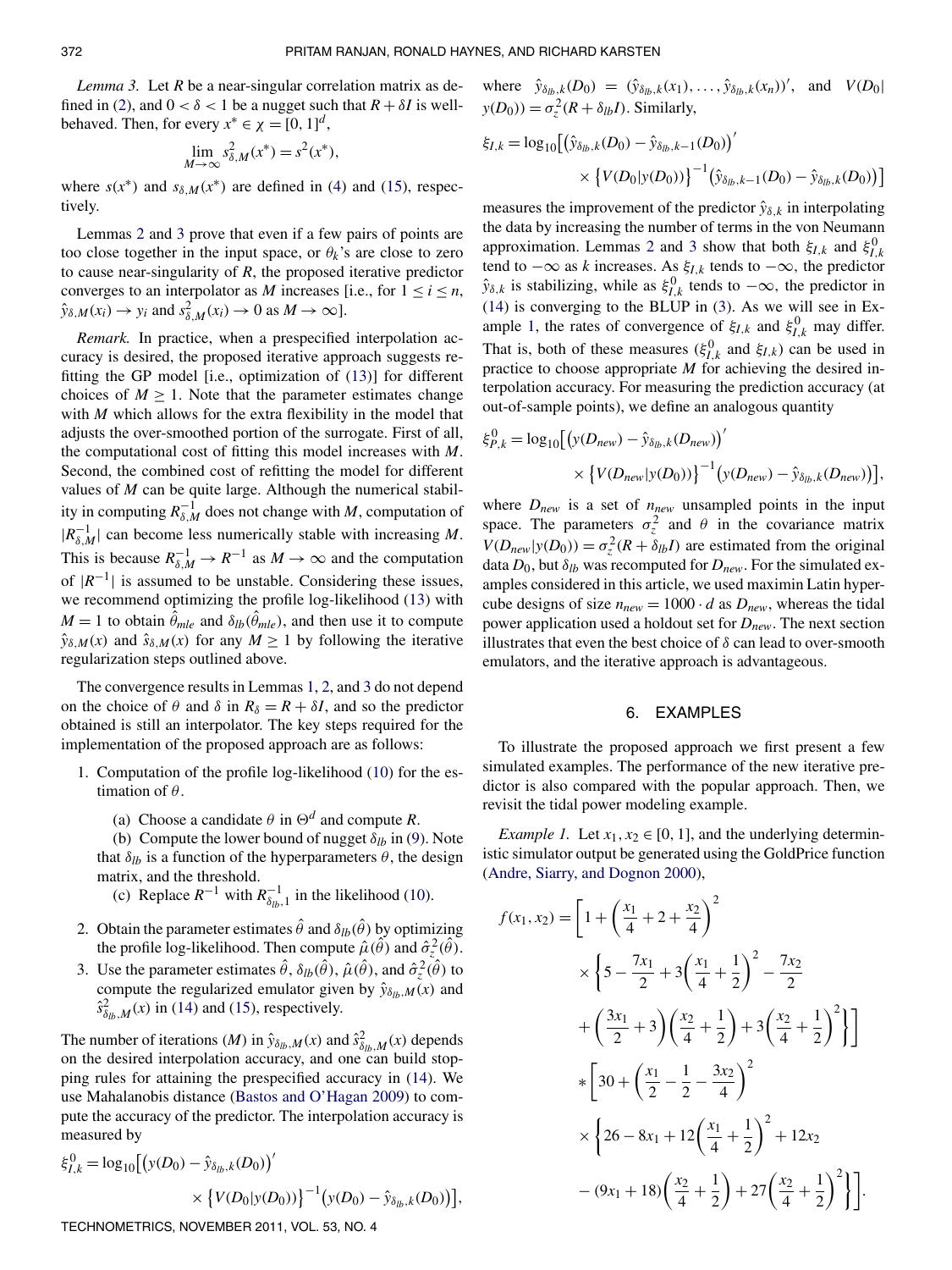

Figure 3. The dots denote the design points, the solid curves denote the contours of the true GoldPrice function, and the dashed curves represent the contours of the predicted surfaces.

For illustration purposes, we intentionally select a maximin Latin hypercube design (Stein 1987) with  $n = 70$  points that leads to an ill-conditioned correlation matrix for small  $\theta \in (0,\infty)^2$ . It turns out that for this particular design (see Figure 3), the correlation matrix *R* is ill-conditioned if  $\theta_1$ .  $\theta_2 \lesssim 3$ . Figure 3(a) presents the contours (at heights  $y =$ 120, 500, 1000, and 10,000) of the true simulator (solid curve) and the GP surrogate fit (obtained using the methodology outlined in Sections 3.1 and 3.3). For successful implementation of the popular approach, we optimized the likelihood in the parameter space  $\delta \in (10^{-5}, 1)$  and  $\theta \in (0, \infty)^2$ . The parameter estimates for the GP fit are  $\hat{\delta}_{mle} = 1.06 \cdot 10^{-5}$  and  $\hat{\theta}_{mle} = (5.01, 7.33)$ . Note that  $\hat{\delta}_{mle}$  is close to the boundary and the fitted surrogate is significantly different than reality in the central part of the input space.

The parameter estimates for the GP model fit obtained from the proposed method are  $\hat{\theta}_{mle} = (2.26, 2.75)$  and  $\delta_{lb}(\hat{\theta}_{mle}) =$ 5.26⋅10<sup>-10</sup>. The GP surrogate for  $M = 1$ , in Figure 3(b), shows a much better fit, which is further improved by the iterative approach [see Figure 3(c) and (d)]. Figure 4 shows that ξ*I*,*<sup>k</sup>* goes to  $-\infty$  at a faster rate as compared to  $\xi_{I,k}^0$ .

Table 1 summarizes the results from a detailed simulation study based on several combinations of the design sizes and the boundary values of  $\delta$  in the likelihood optimization. For fair



Figure 4. Convergence of  $\xi_{I,k}$  (dashed curve—right axis) and  $\xi_{I,k}^{0}$ (solid curve—left axis). The online version of this figure is in color.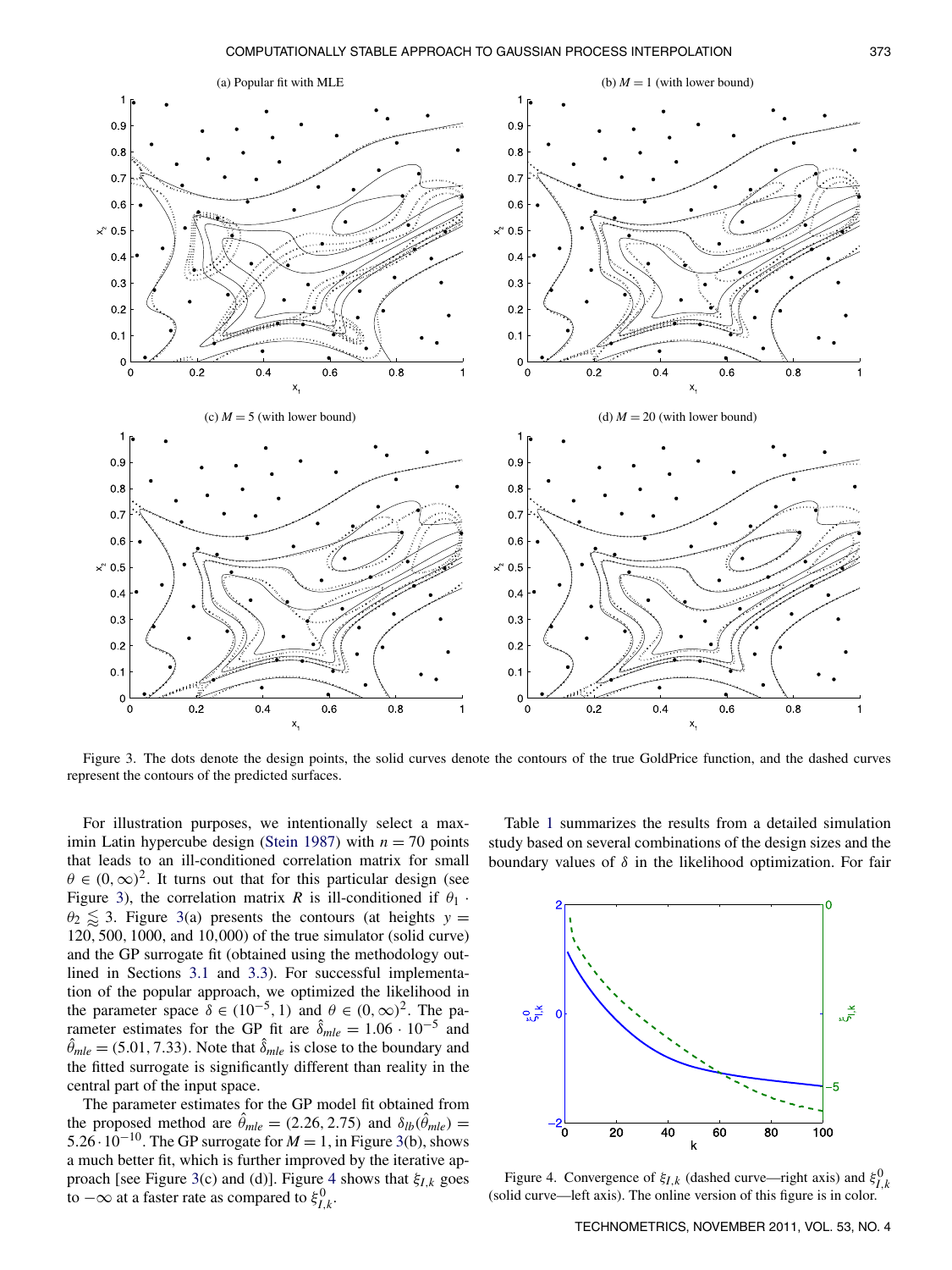$\alpha$ 

| Table 1. Median and $(P_5, P_{95})$ of $\xi_{l,M}^0$ values for the proposed approach (denoted by "lb") and the popular approach |  |                                                               |  |  |
|----------------------------------------------------------------------------------------------------------------------------------|--|---------------------------------------------------------------|--|--|
|                                                                                                                                  |  | (denoted by " <i>mle</i> ") applied to the GoldPrice function |  |  |

|                                    | $n = 25$                | $n = 50$                 | $n = 75$              | $n = 100$            |
|------------------------------------|-------------------------|--------------------------|-----------------------|----------------------|
| $\hat{\delta}_{mle} \ge 10^{-5}$   | $0.71(-3.60, 3.02)$     | 1.36(0.61, 1.74)         | 2.12(1.91, 2.49)      | 2.43(2.26, 2.60)     |
| $\hat{\delta}_{mle} \geq 10^{-10}$ | $-0.89(-7.08, 2.14)$    | $1.07(-3.28, 2.03)$      | 1.48(0.46, 2.10)      | 1.21(0.41, 1.70)     |
| $\delta_{lh}$ $(M=1)$              | $-25.71(-28.13,-20.50)$ | $-16.68(-20.49, -14.40)$ | 0.85(0.63, 1.17)      | 1.09(0.90, 1.26)     |
| $\delta_{lh}$ ( <i>M</i> = 5)      |                         |                          | $0.19(-0.29, 0.70)$   | 0.43(0.27, 0.72)     |
| $\delta_{lh}$ ( <i>M</i> = 20)     |                         |                          | $-0.48(-0.91, -0.09)$ | $-0.07(-0.35, 0.14)$ |

comparison between the two methodologies, first we use the proposed model with only one term in the von Neumann approximation (i.e.,  $M = 1$ ) and the popular method with  $\delta_{mle}$ . We then increase the number of iterations to measure the improvement in the interpolation accuracy. The results in Table 1 are summarized over model fits with 50 random maximin Latin hypercube designs. These designs are generated using Matlab's built-in function *lhsdesign* which takes random starting points and hence the output designs are random. The table entries are  $P_{50}$  ( $P_5$ ,  $P_{95}$ ), where  $P_r$  denotes the *r*th percentile of  $\xi_{I,M}^0$  values obtained from the model fits.

From Table 1, it is clear that the interpolation error of the surrogates fitted using the popular approach decreases by lowering the boundary value of the nugget parameter (from  $10^{-5}$  to  $10^{-10}$ ) in the optimization problem. It turns out that the correlation matrices are well-behaved for small designs (i.e.,  $n = 25$ ) and  $n = 50$ ) and nonzero nuggets are not required for a numerically stable model fitting process. This is captured by the proposed approach, as  $\delta_{lb}(\hat{\theta}_{mle}) = 0$  and the interpolation error is much smaller than in the popular approach where a nonzero nugget is forced in the model. Consequently, the iterative approach is not used for these cases. For  $n = 75$  and  $n = 100$ , the correlation matrices turn out to be near-singular for  $\theta$  near  $\hat{\theta}_{mle}$ , and nonzero  $\delta$  had to be used for numerically stable computation. It is clear from the last three rows that the proposed iterative approach leads to improvement in the interpolation accuracy.

Table 2 summarizes the corresponding prediction accuracy values,  $\xi_{P,M}^0$ , where the test set of unsampled points,  $D_{new}$ , is a randomly chosen 2000-point maximin Latin hypercube design. The simulation results are based on 50 realizations. As before, the maximin Latin hypercube designs were generated using the built-in function *lhsdesign* in Matlab and the output designs are random. The results illustrate that the proposed iterative approach also improves the prediction at out-of-sample points. Note that the improvement in prediction accuracy is not as significant as the improvement in interpolation accuracy. This is expected as the proposed methodology is geared toward improving the approximation of the interpolator.

*Example 2.* Suppose the deterministic simulator outputs are generated using the three-dimensional Perm function (Yang 2010) given by

$$
f(x) = \sum_{k=1}^{3} \left[ \sum_{i=1}^{3} (i^{k} + \beta)((x_{i}/i)^{k} - 1) \right]^{2},
$$

where  $x = (x_1, x_2, x_3)$  and the *i*th input variable  $x_i \in [-3, 3]$  for  $i = 1, \ldots, 3$ . For convenience, we rescale the input variables in [0, 1]. As in the previous example, we fit the GP model using both the popular method (Section 3.3) and the proposed approach (Sections 4 and 5) to the data generated by evaluating the Perm function at *n* design points. Table 3 compares the median and the two tail percentiles ( $P_5$ ,  $P_{95}$ ) of  $\xi_{I,M}^0$  values obtained from fitting GP models to 50 datasets (maximin Latin hypercube designs generated using Matlab's built-in function *lhsdesign*) of different run-sizes. Here also, we prespecified the boundary values for estimating  $\delta$  in the popular approach.

As in Example 1, the interpolation errors of the GP fits obtained through the popular approach are slightly reduced by lowering the boundary value of  $\delta$  (from  $10^{-5}$  to  $10^{-10}$ ) in the optimization process. The small values of the percentiles of  $\xi_{I,M}^0$ in the row labeled " $\delta_{lb}$  (*M* = 1)" of Table 3 indicate that the correlation matrices are well-behaved [i.e.,  $\delta_{lb}(\theta_{mle}) = 0$ ] for most of the designs with runs-sizes  $n = 25$ , 50, and 75. It turns out that approximately 46% of the correlation matrices are wellbehaved for designs of size  $n = 100$ . In " $\delta_{lb}$  ( $M = 5$ )" case, the interpolation accuracy has increased and 53% of the designs of size  $n = 100$  show  $\delta_{lb}(\hat{\theta}_{mle}) = 0$ . The proposed approach facilitates the inclusion of a nonzero nugget only when required for fixing the ill-conditioning problem. Clearly, the number of realizations that required a nonzero nugget in the GP models here is

Table 2. Median and  $(P_5, P_{95})$  of  $\xi_{P,M}^0$  values for the predictors in the proposed approach (denoted by "*lb*") and the popular approach (denoted by "*mle*") applied to the GoldPrice function

|                                                                       | $n = 25$         | $n = 50$         | $n = 75$         | $n = 100$        |
|-----------------------------------------------------------------------|------------------|------------------|------------------|------------------|
|                                                                       | 4.59(3.71, 6.17) | 3.45(3.25, 3.75) | 3.34(3.18, 3.46) | 3.23(3.12, 3.43) |
| $\hat{\delta}_{mle} \ge 10^{-5}$<br>$\hat{\delta}_{mle} \ge 10^{-10}$ | 4.49(3.68, 6.01) | 3.40(3.12, 3.85) | 2.76(2.50, 3.03) | 2.30(1.85, 2.52) |
| $\delta_{lb}$ ( <i>M</i> = 1)                                         | 4.28(3.59, 5.72) | 3.22(3.02, 3.54) | 2.29(2.07, 2.52) | 1.94(1.68, 2.18) |
| $\delta_{lb}$ ( <i>M</i> = 5)                                         |                  |                  | 2.15(1.90, 2.42) | 1.77(1.55, 2.02) |
| $\delta_{lh}$ ( <i>M</i> = 20)                                        |                  |                  | 2.08(1.71, 2.50) | 1.69(1.47, 1.98) |
|                                                                       |                  |                  |                  |                  |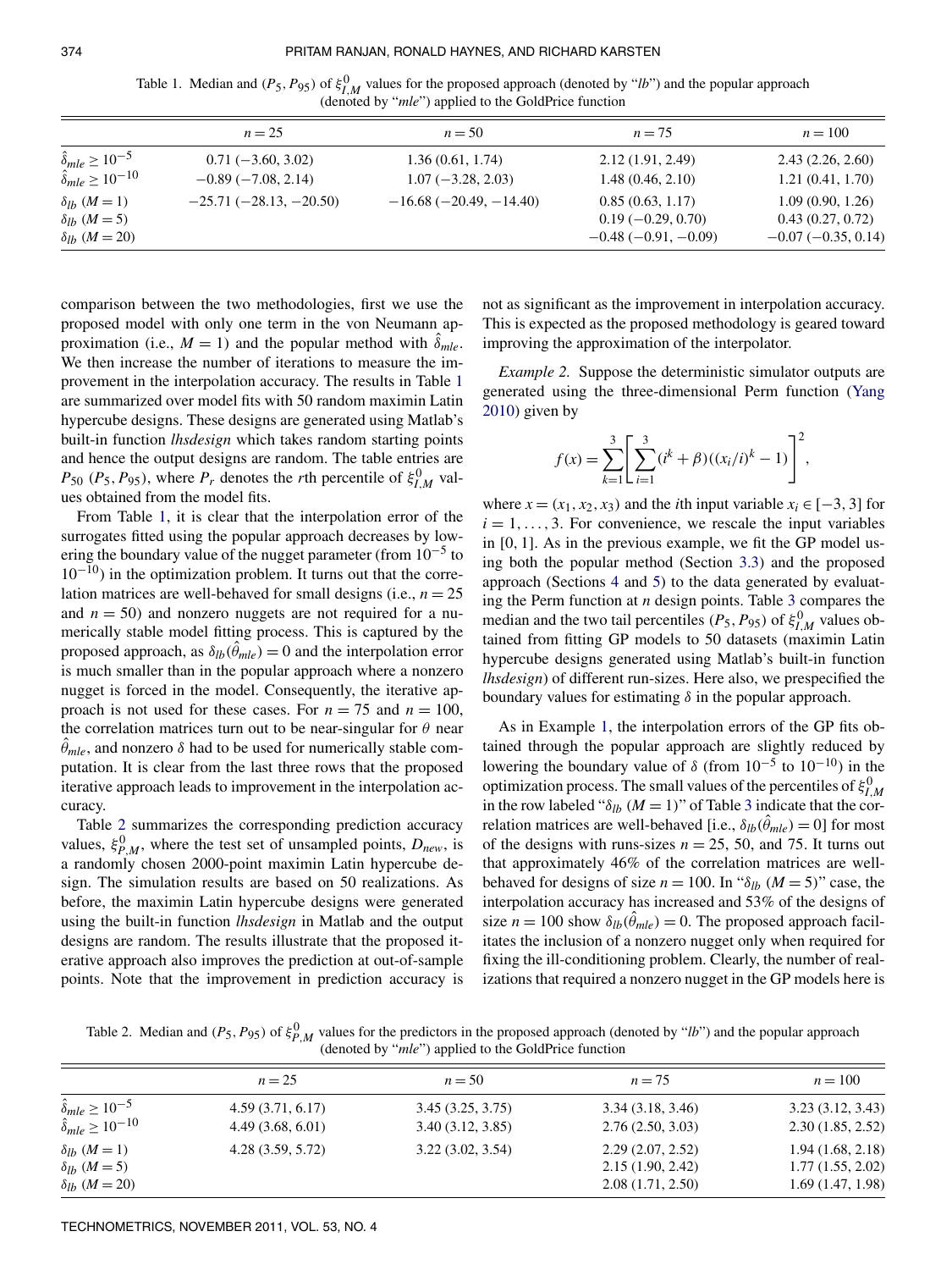Table 3. Median and  $(P_5, P_{95})$  of  $\xi_{I,M}^0$  values for the proposed approach (denoted by "*lb*") and the popular approach (denoted by "*mle*") applied to the Perm function

|                                                                        | $n = 25$                                   | $n = 50$                                | $n = 75$                             | $n=100$                                        |
|------------------------------------------------------------------------|--------------------------------------------|-----------------------------------------|--------------------------------------|------------------------------------------------|
| $\hat{\delta}_{mle} \ge 10^{-5}$<br>$\hat{\delta}_{mle} \geq 10^{-10}$ | $2.42(-2.78, 4.29)$<br>$2.24(-4.17, 3.85)$ | 1.70(0.00, 2.17)<br>$1.69(-0.36, 2.33)$ | 2.79(1.56, 3.16)<br>2.90(1.39, 3.28) | 3.12(2.22, 3.63)<br>3.07(1.72, 3.68)           |
| $\delta_{lb}$ ( <i>M</i> = 1)<br>$\delta_{lb}$ ( <i>M</i> = 5)         | $-26.46(-27.53,-24.97)$                    | $-21.37(-22.98, -18.99)$                | $-18.76(-20.07, -17.35)$             | $1.76(-20.35, 1.81)$<br>$-16.71(-20.22, 1.73)$ |

much smaller than in the GoldPrice example. This is expected because getting near-singular correlation matrices becomes less likely as the dimensionality of the input space increases.

The corresponding prediction accuracy measures for 50 simulations are summarized in Table 4. The test set, *Dnew*, required for computing  $\xi_{P,M}^0$ , is a randomly chosen 3000-point maximin Latin hypercube design. As in Example 1, the prediction accuracy increases with *M*, the number of iterations, and by lowering the boundary value of the nugget in the optimization problem.

*Example 3.* The borehole model is a more realistic deterministic simulator, that models the flow rate through a borehole which is drilled from the ground surface through two aquifers, and is commonly used in computer experiments (e.g., Joseph, Hung, and Sudjianto 2008) to compare different methods. The flow rate is given by

$$
f(x) = \frac{2\pi T_u (H_u - H_l)}{\log(r/r_w)[1 + 2LT_u/(\log(r/r_w)r_w^2 K_w) + T_u/T_l]}
$$

where  $x = (r_w, r, T_u, T_l, H_u, H_l, L, K_w)$ , and the input  $r_w \in$ [0.05, 0.15] is the radius of the borehole,  $r \in [100, 50, 000]$  is the radius of the influence,  $T_u \in [63,070, 115,600]$  is the transmissivity of the upper aquifer,  $T_l \in [63.1, 116]$  is the transmissivity of the lower aquifer,  $H_u \in [990, 1110]$  is the potentiometric head of the upper aquifer,  $H_l \in [700, 820]$  is the potentiometric head of the lower aquifer,  $L \in [1120, 1680]$  is the length of the borehole, and  $K_w \in [9855, 12,045]$  is the hydraulic conductivity of the borehole. For convenience, we rescale the input variables to [0, 1].

Table 5 compares the median and two tail percentiles  $(P_5, P_{95})$  of  $\xi_{I,M}^0$  values obtained from the GP model surrogates fitted to 50 random maximin Latin hypercube designs via the two methods. Since the simulator is eight-dimensional, we considered slightly larger run-sizes  $n = 50, 75, 100,$  and 125; however, the number of simulations and the candidates for the boundary values of  $\delta$  in the likelihood optimization were kept the same as in Examples 1 and 2.

As expected, the interpolation error of the GP fits obtained using the popular approach slightly decreases by lowering the boundary value of the nugget parameter (from  $10^{-5}$  to  $10^{-10}$ ) in the optimization problem. The proposed method leads to predictors with significantly higher interpolation accuracy. The percentiles of  $\xi_{I,M}^0$  in the last row of Table 5 also suggest that most of the correlation matrices are well-conditioned for the θ values near  $\hat{\theta}_{mle}$ , and  $\delta_{lb}(\hat{\theta}_{mle}) = 0$ . That is, the iterative approach is not needed to further improve the interpolation accuracy.

Table 6 summarizes the prediction accuracy values (i.e.,  $\xi_{P,M}$ ) for 50 simulations. The test set for computing  $\xi_{P,M}^0$  is a randomly chosen 8000-point maximin Latin hypercube design. It is clear from Table 6 that more accurate prediction can be achieved by lowering the  $\delta$  value in the optimization process of the popular approach, and certainly the proposed approach results in the best prediction at unsampled points among the three cases considered here.

*Example 4.* We now revisit the tidal power example in Section 2. The computer simulator (a version of FVCOM) is expensive and cannot be evaluated at numerous coordinates. Each of the runs presented here required approximately one hour to run on four processors in parallel on the Atlantic Computational Excellence network (ACEnet) mahone cluster. While this is not particularly onerous on a large cluster, the grid resolution used in KMLH is about 200 m (length of a side in a triangle). A realistic model of 20 m sided triangular grid and with 10 vertical layers to model 3D flow would increase the computational expense by a factor of 5120, making each individual simulator run roughly 10 times more costly than the generation of the entire dataset examined here. The ocean modelers believe that the simulator is deterministic up to the machine precision and they are interested in an emulator that interpolates the simulator.

A total of 533 runs (on a  $13 \times 41$  grid) were used to obtain the data displayed in Figure 5. We use these data to compare our results. The goal is to build an emulator of the computer model using a fraction of the budget (533 runs) that provides the best approximation of the simulator.

Table 4. Median and  $(P_5, P_{95})$  of  $\xi_{P,M}^0$  values for the predictors in the proposed approach (denoted by "*lb*") and the popular approach (denoted by "*mle*") applied to the Perm function

,

|                                                                       | $n=25$            | $n = 50$          | $n = 75$          | $n=100$                              |
|-----------------------------------------------------------------------|-------------------|-------------------|-------------------|--------------------------------------|
| $\hat{\delta}_{mle} \ge 10^{-5}$<br>$\hat{\delta}_{mle} \ge 10^{-10}$ | 6.78(4.94, 7.43)  | 4.24(4.06, 4.44)  | 4.01 (3.91, 4.28) | 4.02(3.80, 4.16)                     |
|                                                                       | 6.68(5.21, 7.22)  | 4.23(4.12, 4.40)  | 4.10(3.90, 4.27)  | 3.90(3.52, 4.24)                     |
| $\delta_{lb}$ ( <i>M</i> = 1)<br>$\delta_{lb}$ ( <i>M</i> = 5)        | 5.87 (4.70, 6.88) | 4.08 (3.91, 4.28) | 3.80(3.60, 4.00)  | 2.60(2.21, 3.89)<br>2.49(2.17, 3.86) |
|                                                                       |                   |                   |                   |                                      |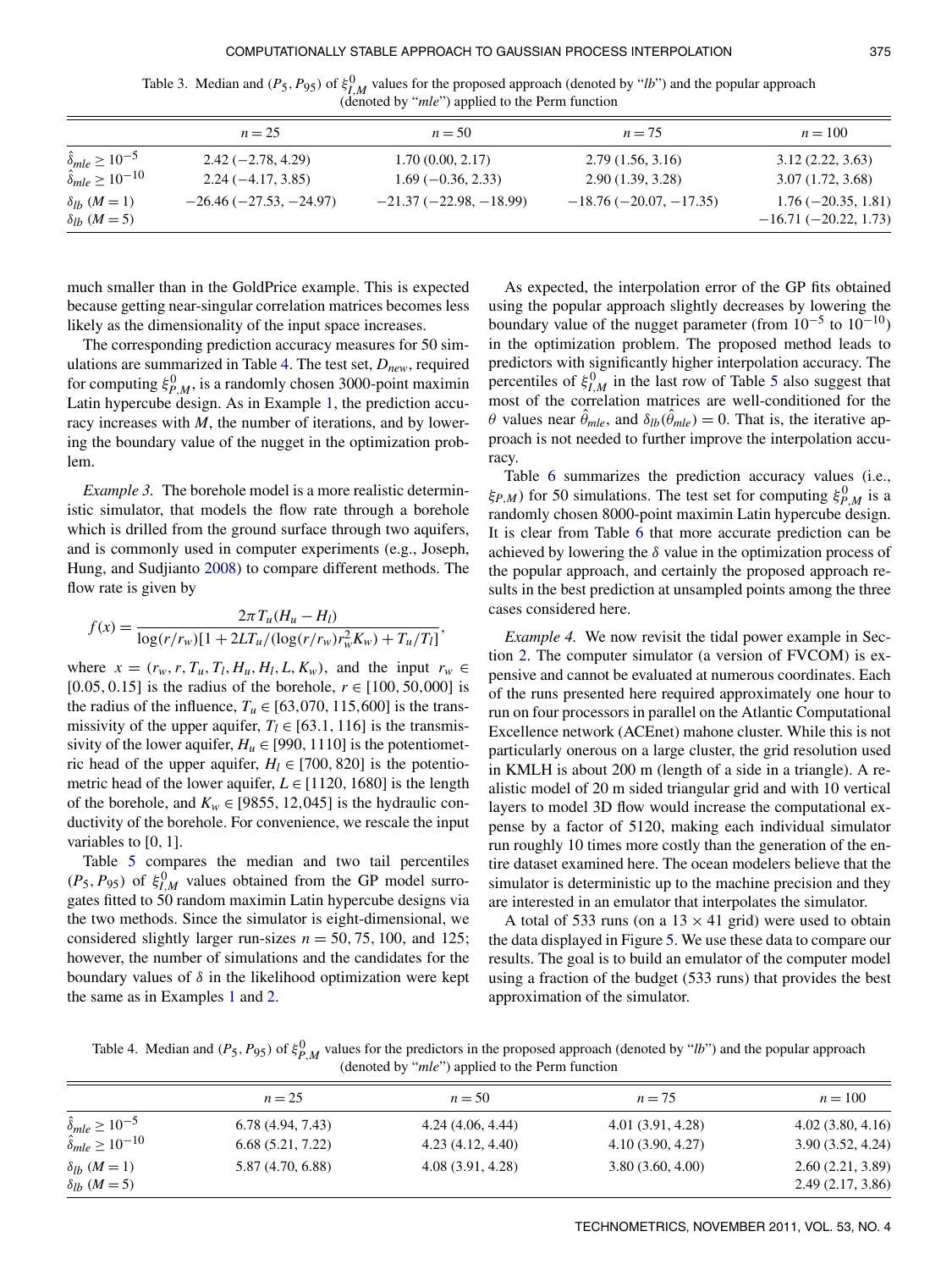$\alpha$ 

| Table 5. Median and $(P_5, P_{95})$ of $\xi_{l,M}^0$ values for the proposed approach (denoted by "lb") and the popular approach |                                                           |  |  |
|----------------------------------------------------------------------------------------------------------------------------------|-----------------------------------------------------------|--|--|
|                                                                                                                                  | (denoted by " <i>mle</i> ") applied to the borehole model |  |  |

|                                                                       | $n = 50$                                | $n = 75$                                | $n = 100$                               | $n = 125$                               |
|-----------------------------------------------------------------------|-----------------------------------------|-----------------------------------------|-----------------------------------------|-----------------------------------------|
| $\hat{\delta}_{mle} \ge 10^{-5}$<br>$\hat{\delta}_{mle} \ge 10^{-10}$ | 0.62(0.21, 1.26)<br>$0.48(-1.59, 1.12)$ | 1.27(0.69, 1.58)<br>$0.65(-1.05, 1.56)$ | 1.55(1.11, 1.91)<br>$0.83(-1.47, 1.66)$ | 1.86(1.44, 2.30)<br>$1.33(-0.41, 2.15)$ |
| $\delta_{lb}$ ( <i>M</i> = 1)                                         | $-18.47(-19.45,-16.66)$                 | $-16.18(-17.06, -14.27)$                | $-13.93(-15.19, -12.46)$                | $-14.74(-16.00, -13.47)$                |

We used a maximin based coverage design (Johnson, Moore, and Ylvisaker 1990) to choose a subset of  $n = 100$  points from these 533 points to constitute a space-filling design. The contours from both the predicted surface and the true simulator (based on the  $13 \times 41$  grid) are shown in Figure 6. For successful implementation of the popular approach outlined in Sections 3.1 and 3.3, the likelihood optimization took place in the parameter space  $\delta \in (10^{-5}, 1)$  and  $\theta \in (0, \infty)^2$ , and the parameter estimates for the GP fit are  $\hat{\theta}_{mle} = (163.18, 50.66)$  and  $\hat{\delta}_{mle} = 0.0462$  [see Figure 6(a)]. The parameter estimates for the GP model fitted using the proposed approach with  $M = 1$ are  $\hat{\theta}_{mle} \approx (788.54, 221.18)$  and  $\delta_{lb}(\hat{\theta}_{mle}) \approx 0$  [see Figure 6(b)].

Figure 6 shows that the GP based emulator obtained using the proposed approach [Figure 6(b)] is less smooth as compared to the emulator obtained via the popular approach [Figure 6(a)]. The interpolation errors for the GP fits obtained with the popular method and the proposed approach are  $\xi_{I,M}^0 = 6.63$ and −26.58, respectively. That is, the proposed approach is better at approximating the interpolator. In terms of predicting the power surface at unsampled points (i.e., the rest of 433 points), the prediction error values for both the popular and proposed approaches are somewhat close,  $\xi_{P,M}^0 \approx 10$ . Moreover, when using the popular approach, the maximum predicted power obtained by evaluating max $\{\hat{y}(x), x \in \chi\}$  is approximately  $1.4 \cdot 10^8$  W with the maximizer being (0.7850, 0.4500), whereas if we use the proposed approach the maximum predicted power is approximately  $1.6 \cdot 10^8$  W observed at (0.7900, 0.4500).

#### 7. DISCUSSION

Assuming that the underlying computer simulator is deterministic up to the machine precision and the statistician is certain about the suitability of a GP model with Gaussian correlation as the emulator, fitting the model to a dataset with *n* points in *d*-dimensional input space requires computation of the determinant and inverse of  $n \times n$  correlation matrices for several  $\theta$  values. In Section 4, we conducted a simulation study to explore space-filling designs (specifically maximin Latin hypercube designs) for different combinations of (*n*, *d*) that can lead to near-singular correlation matrices. In Section 5, we proposed an iterative approach, that is also a generalization of the popular approach, to construct a new predictor  $\hat{y}_{\delta,M}$  that has higher interpolation accuracy as compared to  $\hat{y}_\delta$ —the predictor from the popular approach. Lemmas 1, 2, and 3 show that  $\hat{y}_{\delta,M}$  converges to the BLUP as the number of iterations (*M*) increases. The lower bound  $\delta_{lb}$ , proposed in Section 4, also allows us to use a nonzero nugget only when needed, and in this case minimizes the number of iterations required to reach the desired interpolation accuracy.

There are a few important remarks worth noting. First, the methodology developed here can also be adapted to the Bayesian framework. For computing the posterior of the parameters and the predictor,  $|R|$  and  $R^{-1}$  need to be computed for several realizations of  $\theta$ , and a nugget is often used to overcome the near-singularity of *R* (e.g., Taddy et al. 2009). The proposed lower bound  $\delta_{lb}$  can be used for defining a prior for δ; that is, the search should be limited to  $[δ<sub>lb</sub>, 1)$ . One can also use the iterative approach to further improve the interpolation and/or prediction accuracy.

Second, we used the squared exponential correlation ( $p_k =$  $p = 2$  for all *k*) in the GP model because of its popularity and good theoretical properties. It turns out the GP model with other power exponential correlation (i.e.,  $p_k = p < 2$ ) may lead to predictors with larger MSE and sometimes worse fits as compared to that of the GP models with the Gaussian correlation. Recall that the near-singularity of *R* occurs because (a) at least two of the design points (say  $x_i$  and  $x_j$ ) are close together in the input space, and/or (b) the hyperparameters  $\theta_k$ ,  $k = 1, ..., d$ , are very close to zero, that is,  $\sum_{k=1}^{d} \theta_k |x_{k,i} - x_{k,j}|^{p_k} \approx 0$ . This makes a few of the rows of *R* very similar, and will happen even if  $p_k$  < 2. That is, the ill-conditioning problem may also occur when other power exponential correlation functions (i.e., *pk*'s are same and less than 2 or  $p_k$ 's are different and less than 2) are used. A closer investigation reveals that with  $p_k = p < 2$ , nearsingular cases occur very frequently in the sequential design setup. However, for the space-filling designs, it is rather fascinating that the occurrence of near-singular cases is substantially reduced by even a small reduction in the power from  $p = 2$  to  $p = 1.99$ . We suspect this is due to the limiting behavior of the

Table 6. Median and  $(P_5, P_{95})$  of  $\xi_{P,M}^0$  values for the predictors in the proposed approach (denoted by "*lb*") and the popular approach (denoted by "*mle*") applied to the borehole model

|                                   | $n = 50$          | $n = 75$         | $n = 100$         | $n = 125$         |
|-----------------------------------|-------------------|------------------|-------------------|-------------------|
|                                   |                   |                  |                   |                   |
| $\hat{\delta}_{mle} \ge 10^{-5}$  | 4.01 (3.73, 4.37) | 4.04(3.68, 4.34) | 4.13 (3.77, 4.53) | 4.23 (3.93, 4.56) |
| $\hat{\delta}_{mle} \ge 10^{-10}$ | 3.90(3.55, 4.32)  | 3.81(3.48, 4.16) | 3.74(3.27, 4.04)  | 3.77(3.43, 4.07)  |
| $\delta_{lb}$ ( <i>M</i> = 1)     | 3.73 (3.37, 4.08) | 3.57(3.22, 3.86) | 3.37(2.94, 3.82)  | 3.64(3.25, 4.03)  |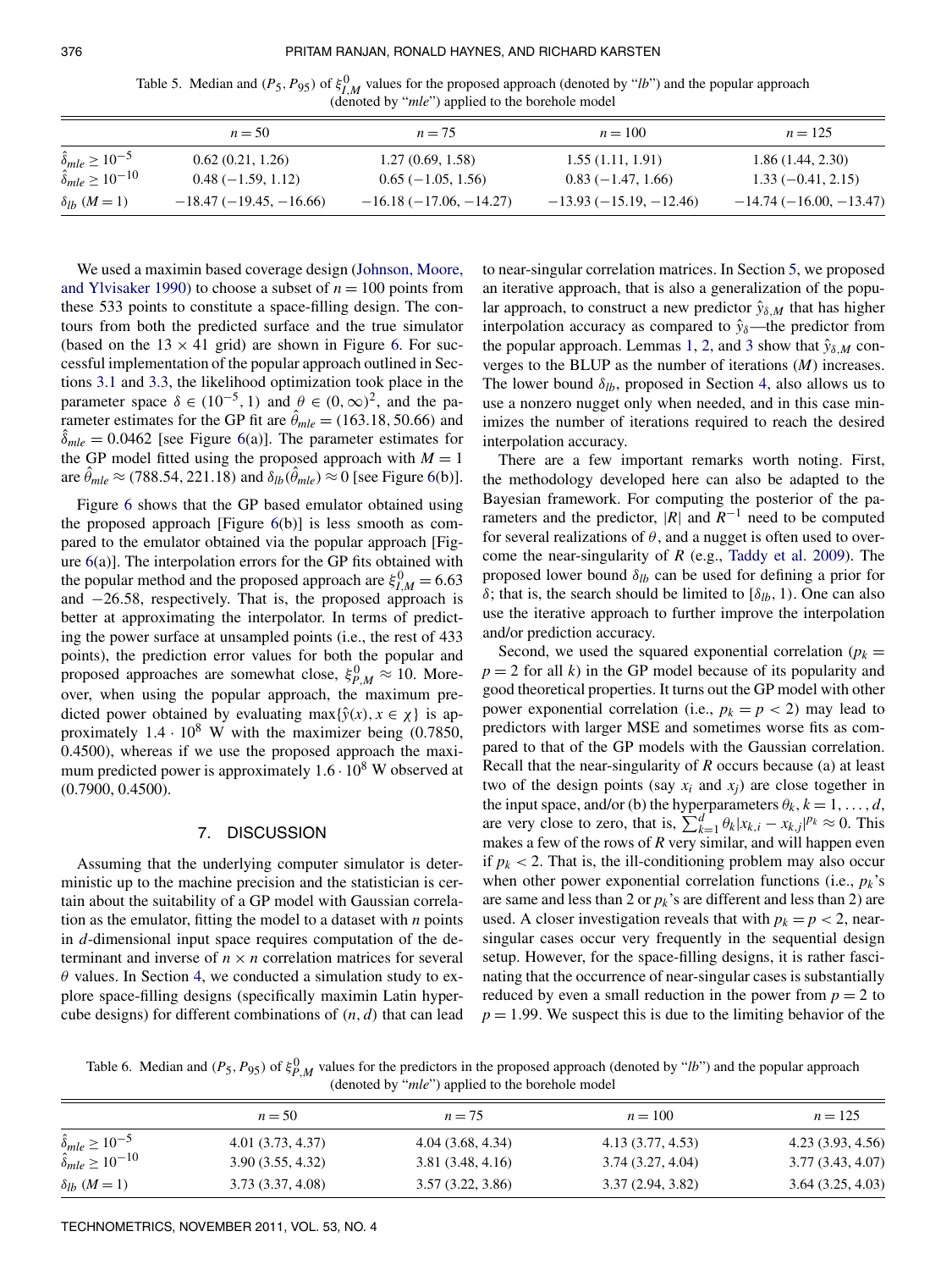

Figure 5. FVCOM outputs (average extractable power) over a coarse grid in the Minas Passage. The online version of this figure is in color.

Gaussian correlation in the family of power exponential correlation functions  $p \in (0, 2]$ .

In conclusion, when fitting a GP model to a dataset obtained from a deterministic computer model with nearly singular correlation matrices, we recommend using  $\delta_{lb}$ —the lower bound on the nugget, along with the iterative approach with the number of iterations, *M*, chosen according to the desired interpolation accuracy.

# ACKNOWLEDGMENTS

We thank the associate editor and two anonymous referees for many useful comments and suggestions that led to significant improvement of the article. This work was supported in part by Discovery grants from the Natural Sciences and Engineering Research Council of Canada.

*[Received August 2009. Revised August 2011.]*

## **REFERENCES**

- Ababou, R., Bagtzoglou, A. C., and Wood, E. F. (1994), "On the Condition Number of Covariance Matrices in Kriging, Estimation, and Simulation of Random Fields," *Mathematical Geology*, 26, 99–133. [366]
- Andre, J., Siarry, P., and Dognon, T. (2000), "An Improvement of the Standard Genetic Algorithm Fighting Premature Convergence," *Advances in Engineering Software*, 32, 49–60. [372]



Figure 6. Dots denote the design points, the solid curves denote the contours for the true simulator based on the  $13 \times 41$  grid, the dashed curves show the contours of the GP fits.